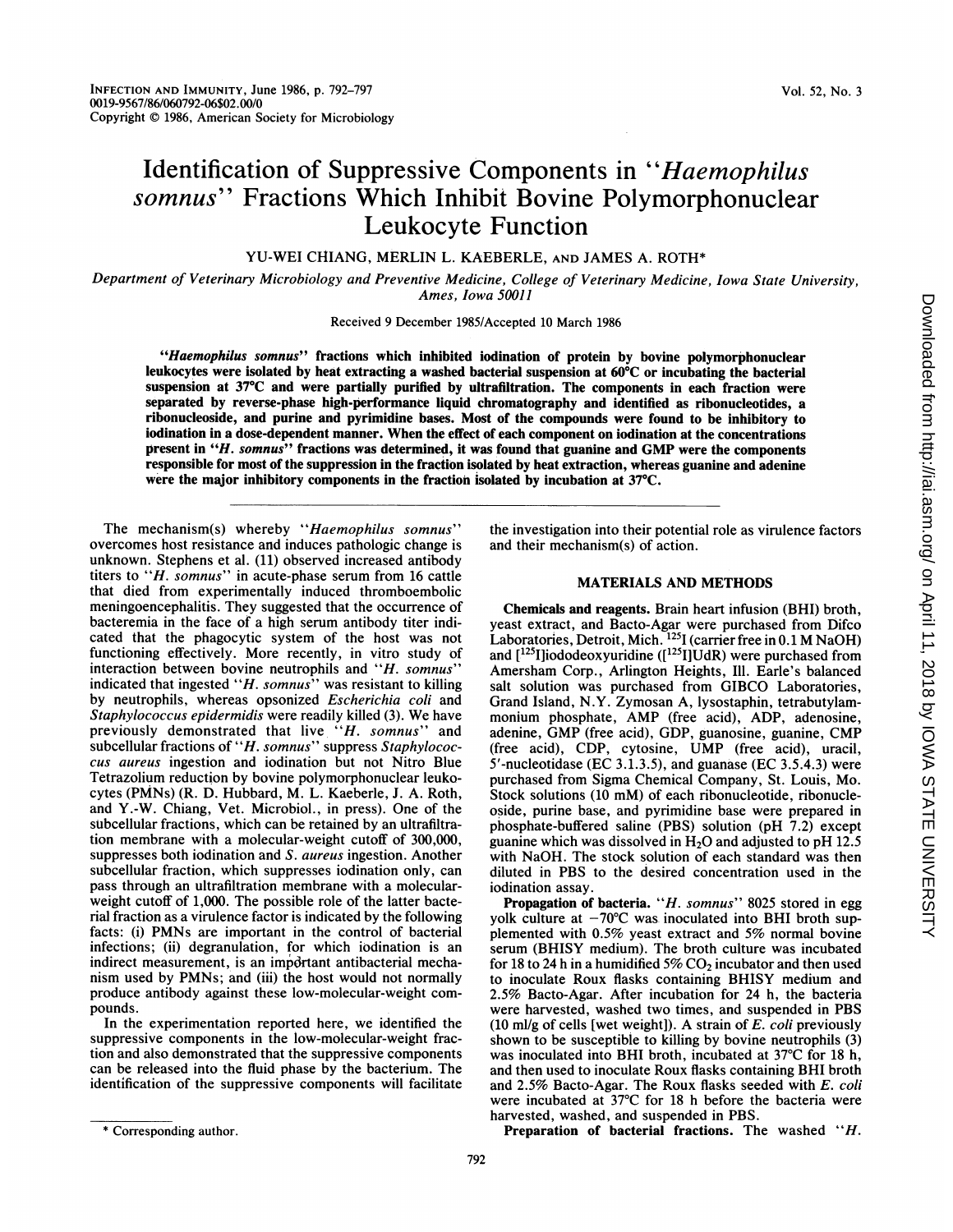somnus" suspension  $(1.9 \times 10^9 \text{ cells per ml})$  was heat extracted at 60°C for <sup>1</sup> h followed by centrifugation at 27,000  $\times g$  for 20 min at 4°C. The supernatant was collected and centrifuged at  $100,000 \times g$  for 3 h at 4°C. The supernatant from the ultracentrifugation was usually stored at  $-20^{\circ}$ C overnight before ultrafiltration. The ultrafiltration was conducted first with a membrane filter with a molecular-weight cutoff of 300,000 (XM300; Amicon Corp., Lexington, Mass.) and then with a membrane filter with a molecular-weight cutoff of 1,000 (Amicon). The final filtrate (designated HE1F-60) was lyophilized and suspended in  $H<sub>2</sub>O$  to the concentrations desired.

A second low-molecular-weight preparation was isolated from "H. somnus" by incubating the washed bacterial suspension in PBS (3.5  $\times$  10<sup>9</sup> cells per ml) at 37°C for 2 h in a shaking water bath and processing as described above for the 60°C heat extract. This low-molecular-weight fraction was designated HE1F-37. A similar fraction was produced from E. coli in an identical manner.

HPLC. The high-performance liquid chromatography (HPLC) system used throughout this study was equipped with a C<sub>18</sub> column ( $\mu$ Bondapak, 7.8 by 300 mm; Waters Associates, Inc., Milford, Mass.) and a guard column (Spheri-10 RP-18 MPLC guard cartridge; Brownlee Labs, Inc., Santa Clara, Calif.). The wavelength of the detector was 277 nm.

PMN preparation. PMNs were prepared from peripheral blood of healthy cattle as previously described (10). Briefly, peripheral blood was collected in an acid-citrate-dextrose solution and centrifuged, and the plasma and buffy coat layers were discarded. Erythrocytes in the packed cell fraction were lysed by brief exposure to hypotonic conditions, and the PMNs in the lysate were pelleted by centrifugation. The residual erythrocytes in the PMN fraction were lysed by a second exposure to hypotonic conditions, and the PMNs were washed and suspended in PBS to a concentration of  $5.0 \times 10^7$  PMNs per ml. Differential stains indicated that these preparations contained greater than 90% neutrophils.

PMN function tests. The procedures used for evaluating PMN function have been described in detail previously (10). All PMN function tests were conducted in duplicate, and the average of duplicate values was used for calculations.

(i) Iodination. The iodination tests were conducted in polyethylene snap cap tubes (12 by 75 mm; no. 2054; Becton Dickinson Labware, Oxnard, Calif.). The standard reaction mixture contained  $2.5 \times 10^6$  PMNs, 0.05 µCi of <sup>125</sup>I<sup>-</sup>, 40 nmol of Nal, 0.05 ml of opsonized zymosan (10 mg/ml), and 0.3 ml of Earle's balanced salt solution. To determine the effect of "H. somnus" fractions on iodination by PMNs, 0.1 ml of bacterial fractions or 0.1 ml of PBS as a control was added to the standard reaction mixture. The reaction was allowed to proceed for 20 min at 37°C, and the amount of trichloroacetic acid-precipitable radioactivity was determined. The results were expressed as nanomoles of Nal per  $10<sup>7</sup>$  PMNs per hour.

(ii) S. aureus ingestion. Heat-killed  $[^{125}I]UdR$ -labeled S. aureus was used to evaluate ingestion by PMNs. The test was conducted in plastic tubes (12 by 75 mm), and the standard reaction mixture contained 0.1 ml of [125l]UdRlabeled S. aureus, 0.05 ml of PMNs  $(2.5 \times 10^6 \text{ PMNs})$ ; bacteria/PMN ratio, 60:1), 0.05 ml of bovine anti-S. aureus serum, and 0.3 ml of Earle's balanced salt solution. To determine the effect of " $H.$  somnus" fractions on ingestion by PMNs, 0.1 ml of "H. somnus" fractions or 0.1 ml of PBS as a control was added to the standard reaction mixture. The

reaction was allowed to proceed for 10 min at 37°C, and the extracellular S. aureus was removed by lysostaphin treatment. The PMNs were washed by centrifugation, and the amount of PMN-associated radioactivity was determined. The results were expressed as the percentage of  $[^{125}I]UdR$ labeled S. aureus that was ingested.

Data analysis. For the presentation of data, all treatment values were expressed as percentages of the values for the untreated controls. An analysis of variance was used to determine the significance of the differences between the treatment values and those for the untreated controls. The analysis of variance was based on the actual values rather than the percentage of the control values.

## RESULTS

Biological activity of HElF-60 and HE1F-37. Both HE1F-60 and HE1F-37 significantly inhibited iodination by PMNs ( $P < 0.001$ ), whereas neither had an inhibitory effect on ingestion of S. aureus (Table 1). The mean iodination value of control PMNs was  $28.2 \pm 2.3$  nmole of NaI per  $10^7$ PMNs per h (mean  $\pm$  standard error [SE],  $n = 6$ ), and the mean percentage of  $[^{125}I]UdR$ -labeled S. aureus ingested by control PMNs was  $33.6 \pm 4.9$ . A fraction similar to HE1F-37 but isolated from E. coli (which has been reported to be readily killed by bovine neutrophils [3]) was found to have no effect on iodination. PMNs preincubated with HE1F-60 or HE1F-37 at 37°C for 30 min followed by two washes in PBS did not exhibit suppressed iodination when stimulated with opsonized zymosan.

Identification of the components in HE1F-60 and HE1F-37. In addition to having similar biological activity, HE1F-60 and HE1F-37 also shared the following chemical and physical characteristics: maximal UV absorbance at <sup>260</sup> nm, positive reaction of orcinol reagent in the orcinol assay (6), and ability to pass through a membrane with a molecularweight cutoff of 1,000. Based on these findings, we speculated that HEIF-60 (or HE1F-37) might contain nucleotides or nucleotidelike compounds. To investigate this hypothesis, a solvent system was used which had been previously described for separation of nucleotides or nucleotidelike compounds from bacterial cells on a reverse-phase chromatography column (8). The chromatographic conditions for separating HE1F-60 (or HE1F-37) consisted of solvent A (5 mM tetrabutylammonium phosphate, 4% acetonitrile, <sup>30</sup> mM  $KH<sub>2</sub>PO<sub>4</sub>$  [pH 6.0]), solvent B (acetonitrile), a 60-min linear gradient (0 to 40% solvent B), and a flow rate of 1.5 ml/min. The peaks present in each sample were identified by the following procedures, which were described previously (5).

(i) Retention time. The retention times of the peaks in each sample were compared to those of reference standards purchased from Sigma. Standards with a retention time similar to that of an unknown peak were coinjected with the

TABLE 1. Effect of "*H. somnus*" fractions on iodination and S. aureus ingestion by bovine PMNs

| Fraction       | % of control (mean $\pm$ SE) <sup>a</sup> for: |                     |
|----------------|------------------------------------------------|---------------------|
|                | Iodination                                     | S. aureus ingestion |
| <b>HE1F-60</b> | $66.3 \pm 1.2^b$                               | $102.3 \pm 4.1$     |
| <b>HE1F-37</b> | $54.8 \pm 1.6^b$                               | $98.2 \pm 4.5$      |

<sup>a</sup> For six PMN preparations.

 $b$   $P$  < 0.001 (level of statistical significance of the difference in iodination values between treated and control PMNs).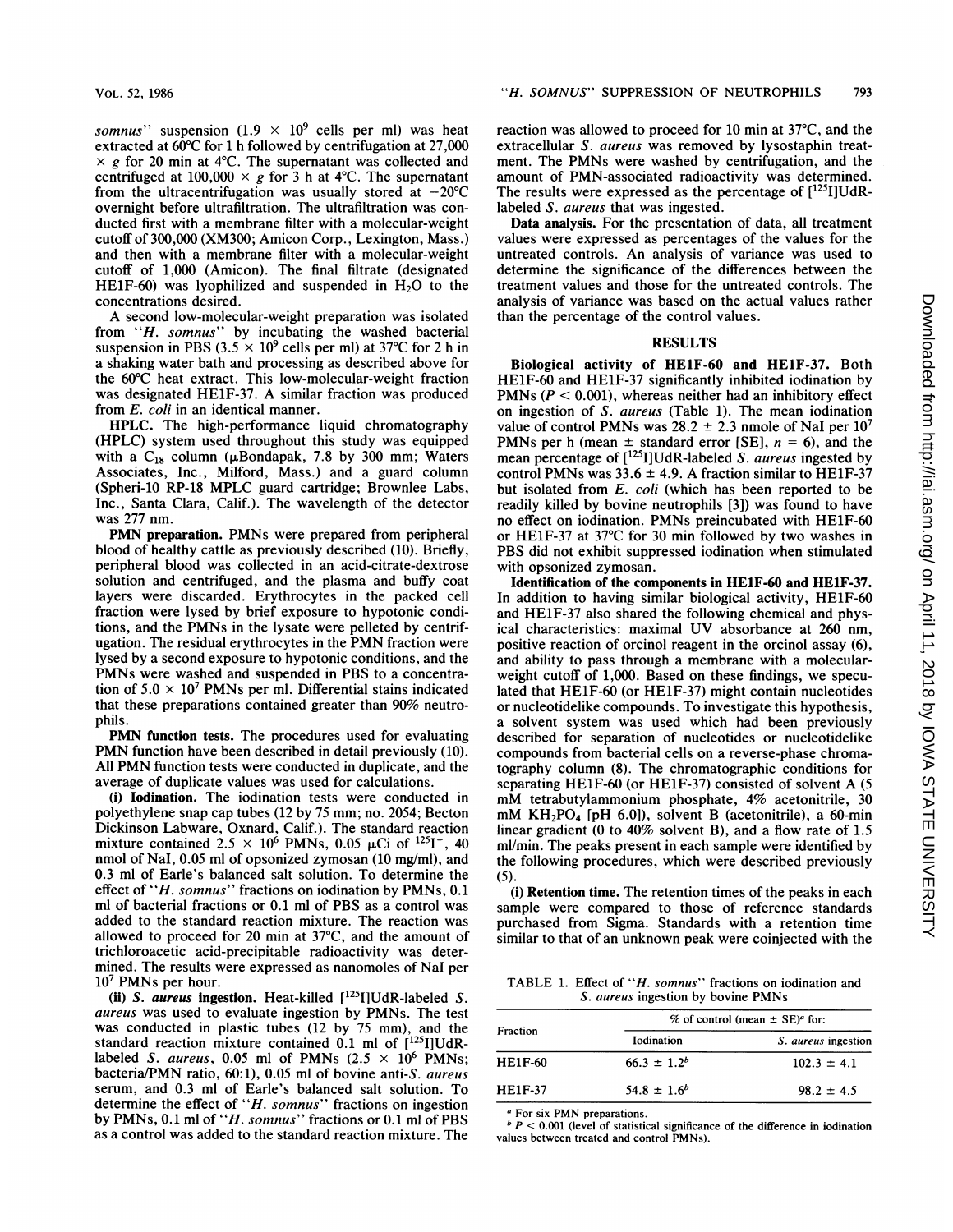

FIG. 1. Reverse-phase HPLC chromatogram of HE1F-60 (100  $\mu$ ). The chromatographic conditions consisted of solvent A (5 mM tetrabutylammonium phosphate, 4% acetonitrile, 30 mM KH<sub>2</sub>PO<sub>4</sub> [pH 6.0]), solvent B (acetonitrile), a 60-min linear gradient (0 to 40% solvent B), and a flow rate of 1.5 ml/min. Peak identities: A, cytosine; B, uracil; C, guanine; D, guanosine; E, adenine; F, CMP; G, UMP; H, GMP; I, AMP; J, CDP; K, GDP; L, ADP.

sample, and changes in peak shape were noted. Standards which caused an unknown peak to increase in height without the appearance of a shoulder or unusual peak broadening were considered to have the same retention time as the unknown peak. Accordingly, the compounds present in HE1F-60 were tentatively identified as cytosine, uracil, guanine, guanosine, adenine, CMP, UMP. CDP, GDP, and ADP (Fig. 1). HE1F-37 contained the same components as those identified in HE1F-60 quantities, as judged by the peak heights (Fig. 2). The HE1F-37 fraction isolated from  $E$ . coli did not contain any of the same components. The presence of cytosine, uracil, guanine, guanosine, and adenine in each "H. somnus" fraction was further confirmed by using the <sup>s</sup> but a different set of chromatographic conditions which had



FIG. 2. Reverse-phase HPLC chromatogram of HE1F-37 (100 the suppression.  $\mu$ l). The chromatographic conditions and the peak identities were the same as those described in the legend to Fig.

been described for the identification of nucleosides and bases  $(5, 7)$ . The chromatographic conditions consisted of a solvent containing 20 mM  $KH_2PO_4$  (pH 5.7), methanol as a second solvent, 5 min of isocratic elution with the first solvent followed by a 35-min linear gradient to 24% of the second solvent (methanol), and a flow rate of 1.5 ml/min.

(ii) Enzymatic treatments. To further confirm the identities of the ribonucleotides, a sample of HE1F-60 (or HE1F-37) (200  $\mu$ l) was incubated with 100  $\mu$ l of 5'-nucleotidase (50 U/ml) at  $37^{\circ}$ C for 12 h. The reaction mixtures were heated in a boiling water bath for 5 min to deactivate the enzyme before samples were injected into a  $C_{18}$  column. HE1F-60 (or HE1F-37) that was incubated with water instead of the enzyme was processed in the same manner and served as a control. For the identification of guanine, 200  $\mu$ l of the sample was incubated with 100  $\mu$ l of guanase solution (0.16) U/ml) or 100  $\mu$ l of H<sub>2</sub>O as a control at 37°C for 12 h followed by heating in a boiling water bath for 5 min before a sample of the reaction mixture was injected into a  $C_{18}$  column.

When HElF-60 (or HE1F-37) was treated with <sup>5</sup>' nucleotidase, which catalyzes the cleavage of the phosphate group of nucleotides, a change in the chromatogram was observed. The ribonucleotide peaks either completely disappeared or the peak heights were reduced, while there were new peaks corresponding to uridine, cytidine, and adenosine and an increased peak height for guanosine. A change in the chromatogram also occurred when HElF-60 (or HE1F-37) was treated with guanase, which deaminates guanine to xanthine. The peak corresponding to guanine disappeared, and a new peak which coeluted with xanthine appeared.

Identification of the suppressive components in HElF-60 and HElF-37. Thus far, we had demonstrated that HElF-60  $($ or HE1F-37 $)$  contained ribonucleotides, a ribonucleoside, and purine and pyrimidine bases which might be involved in the suppression of iodination by bovine PMNs. The next  $\frac{1}{2}$  36 40 44 the suppression of iodination by bovine PMNs. The next<br>step was to determine which components were involved in

> When the identified compounds were titrated for their effect on iodination, all of them except cytosine and CDP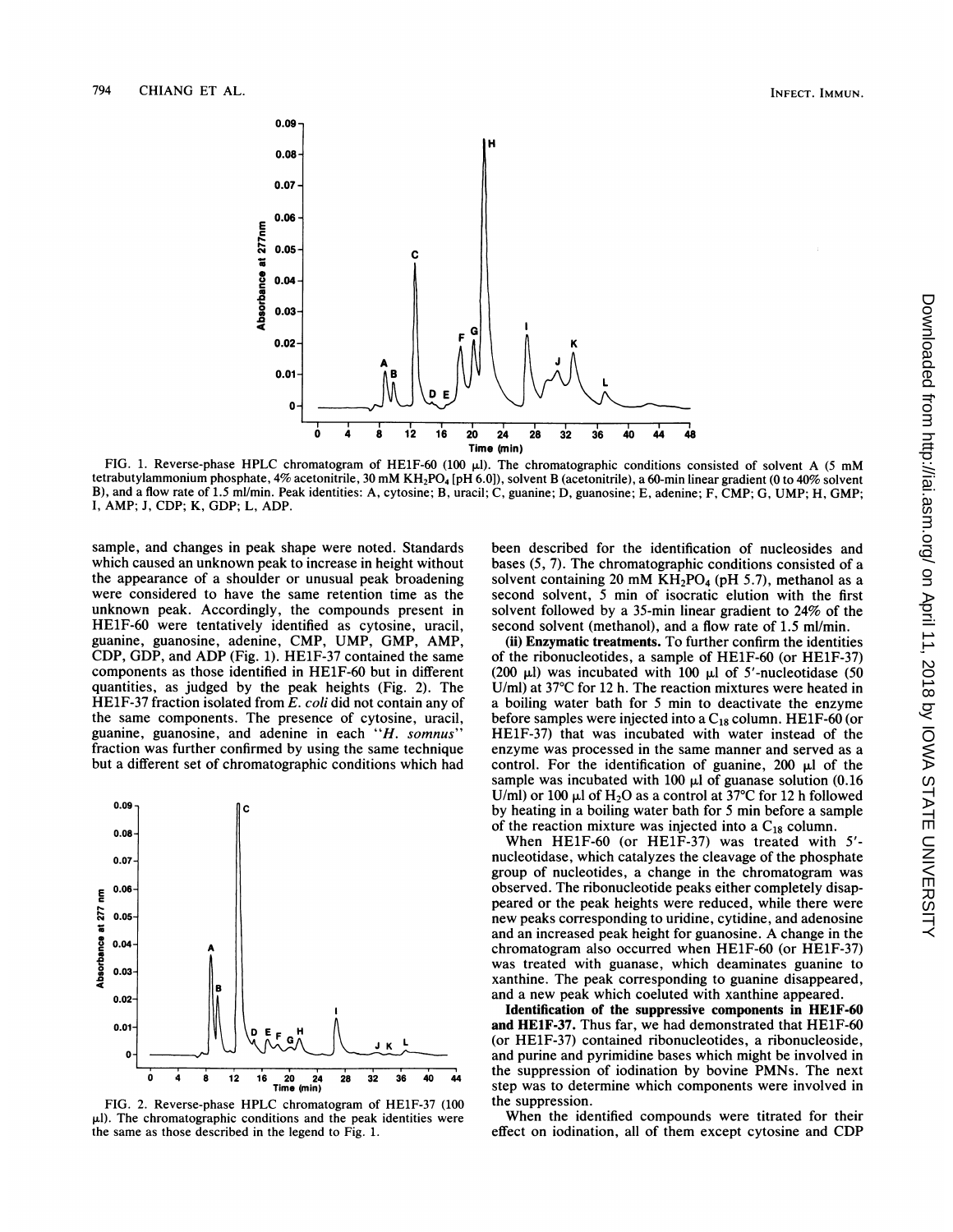

## Concentration (mM)

FIG. 3. Effect of various concentrations of CMP, UMP, GMP, and guanosine on iodination by bovine PMNs. Each point represents the mean  $\pm$  SE for six PMN preparations.

were found to be suppressive, depending on the concentrations used (Fig. 3 through 7). The titration data suggested that guanine, guanosine, adenine, and GMP were the most potent inhibitory compounds. Because the suppression caused by these compounds was dose dependent, the effect of each component on iodination at the concentrations present in HE1F-60 and HE1F-37 could indicate which of them were the major suppressive components. To estimate the concentration of each component present in HE1F-60 and HE1F-37, the peak heights were measured and converted to the corresponding concentrations by using a standard curve generated by injecting known concentrations of the components into the HPLC column and measuring the peak heights. The effect of each component on iodination at

the concentrations found in " $H$ . somnus" fractions was subsequently determined. The suppression caused by guanine, adenine, and GMP is shown in Table 2. The other components did not cause any significant effect on iodination  $(P > 0.05)$  at the concentrations found in either fraction, although they were suppressive at higher concentrations. The results, therefore, suggested that guanine and GMP were responsible for most of the suppression of HElF-60, whereas guanine and adenine were the major suppressive components in HE1F-37. It is noteworthy that guanine, adenine, and GMP at the concentrations found in HE1F-60 or HE1F-37 had no effect on S. aureus ingestion and their suppressive effect on iodination could be eliminated by washing the PMNs after exposure to the compounds.



## Concentration (mM)

FIG. 4. Effect of various concentrations of CDP and GDP on iodination by bovine PMNs. Each point represents the mean  $\pm$  SE for six PMN preparations.



#### Concentration (mM)

FIG. 5. Effect of various concentrations of AMP and ADP on iodination by bovine PMNs. Each point represents the mean  $\pm$  SE for six PMN preparations.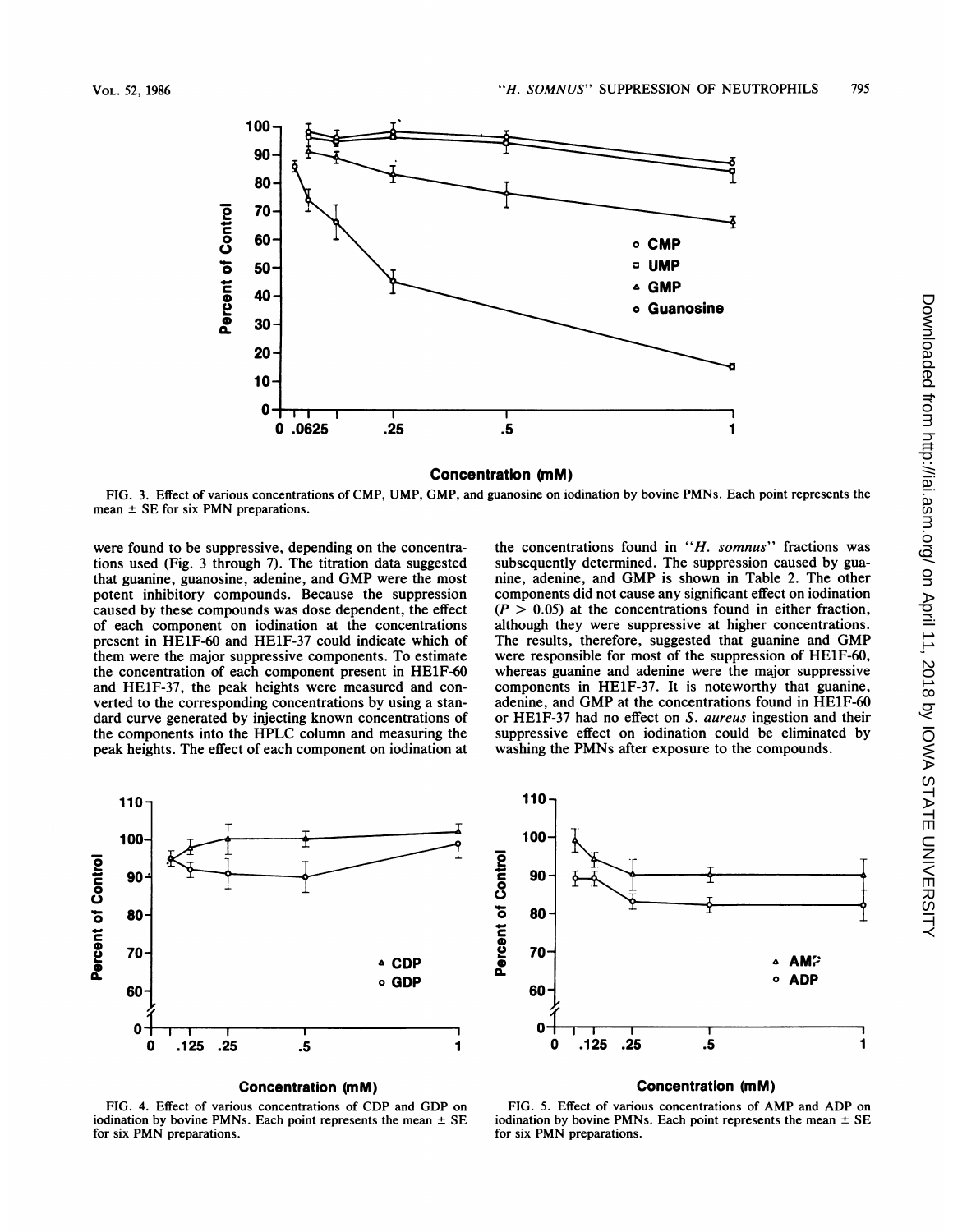

Concentration  $(\mu M)$ 

FIG. 6. Effect of various concentrations of adenine and guanine on iodination by bovine PMNs. Each point represents the mean  $\pm$ SE for six PMN preparations.

### DISCUSSION

In the present study, we identified ribonucleotides, a ribonucleoside, and purine and pyrimidine bases as the components in an " $\overline{H}$ . somnus" fraction which was previously shown to be inhibitory to iodination by bovine PMNs (Hubbard et al., in press). We also demonstrated that "H. somnus" could release these compounds into the fluid phase at physiological temperature. Our data suggested that guanine and adenine were the major suppressive components in HE1F-37, whereas guanine and GMP were the primary components involved in the suppression by HElF-60. Guanine alone accounted for almost half the suppressive activity exerted by either bacterial fraction. However, it was also noted that when the suppressive effects exerted by guanine and adenine (or guanine and GMP) were added together, they did not equal the suppressive effect of HE1F-37 (or HElF-60). This was probably because of the partial solubil-



#### Concentration (mM)

FIG. 7. Effect of various concentrations of cytosine and uracil on iodination by bovine PMNs. Each point represents the mean  $\pm$  SE for six PMN preparations.

TABLE 2. Effect of guanine, adenine, and GMP at the concentrations found in " $\hat{H}$ . somnus" fractions on iodination by bovine PMNs

| Fraction       | Component<br>(concn $[\mu M]^a$ )        | % of control<br>(mean $\pm$ SE) <sup>b</sup>                       |
|----------------|------------------------------------------|--------------------------------------------------------------------|
| <b>HE1F-60</b> | Guanine (25)<br>Adenine (3)<br>GMP (85)  | $84.9 \pm 1.6$ <sup>c</sup><br>$100.2 \pm 3.5$<br>$88.8 \pm 2.8^d$ |
| HE1F-37        | Guanine (70)<br>Adenine (25)<br>GMP (10) | $74.3 \pm 2.4^c$<br>$91.2 \pm 1.6$ <sup>c</sup><br>$100.2 \pm 3.2$ |

<sup>a</sup> Final concentration in reaction mixture.

**b** For six PMN preparations.

 $c \, P < 0.001$ .

 $d P < 0.01$ .

ity of guanine in aqueous solution with neutral pH. When the stock solution of guanine (10 mM, pH 12.5) was diluted in PBS to the concentrations used (e.g., 0.42 mM, which gave the final concentration of 70  $\mu$ M in the reaction mixture), some precipitation occurred because of the pH change. Therefore, the actual concentration of pure guanine used in the iodination assay could have been lower than the guanine concentration in the bacterial extracts, in which other components may maintain the solubility of guanine through intermolecular interaction. Nevertheless, we cannot totally exclude the possibility that there is yet another unidentified suppressive component in the "H. somnus" fractions.

Recently, results of the study by Riches et al. (9) indicated that adenosine, AMP, ADP, ATP, and related structural analogs of adenosine were inhibitory to lysosomal secretion by mouse macrophages. Guanosine was one of the structural analogs that was found to be inhibitory. The functional assay used in that study was different from the one we used in this study; however, both are measures of degranulation by phagocytic cells. Therefore, the inhibition of mouse macrophage lysosomal secretion by AMP, ADP, and guanosine observed by Riches et al. was analogous to our findings for bovine PMNs. Guanine and adenine were not used in their study. An important difference between our observations and theirs is that adenosine, which was the functional molecule in inhibiting lysosomal secretion of mouse macrophages (since AMP, ADP, and ATP had to be converted to adenosine by 5'-nucleotidase to exert the inhibitory effect), did not significantly suppress iodination by bovine PMNs (data not shown). This was probably a result of our use of a different cell type from a different species of animal.

The iodination reaction used here evaluates the activity of the myeloperoxidase-hydrogen peroxide-halide antibacterial system of the neutrophil. The ability of " $H$ . somnus" to inhibit neutrophil iodination through the elaboration of purine nucleotides or bases may be important for its intracellular survival. Czuprynski and Hamilton have recently reported that opsonized "H. somnus" is readily ingested by bovine neutrophils but is not killed by them (3).

Subcellular fractions isolated from Brucella abortus and Rhodococcus equi in a similar manner as those from "H. somnus" were reported to be inhibitory to iodination by bovine and equine PMNs, respectively (2, 4). Both of these bacteria are also able to survive within phagocytes. The B. abortus fraction also contains GMP and adenine as neutrophil-suppressive components (P. C. Canning, J. A. Roth, and B. L. Deyoe, J. Infect. Dis., in press) and was found to preferentially inhibit peroxidase-positive as com